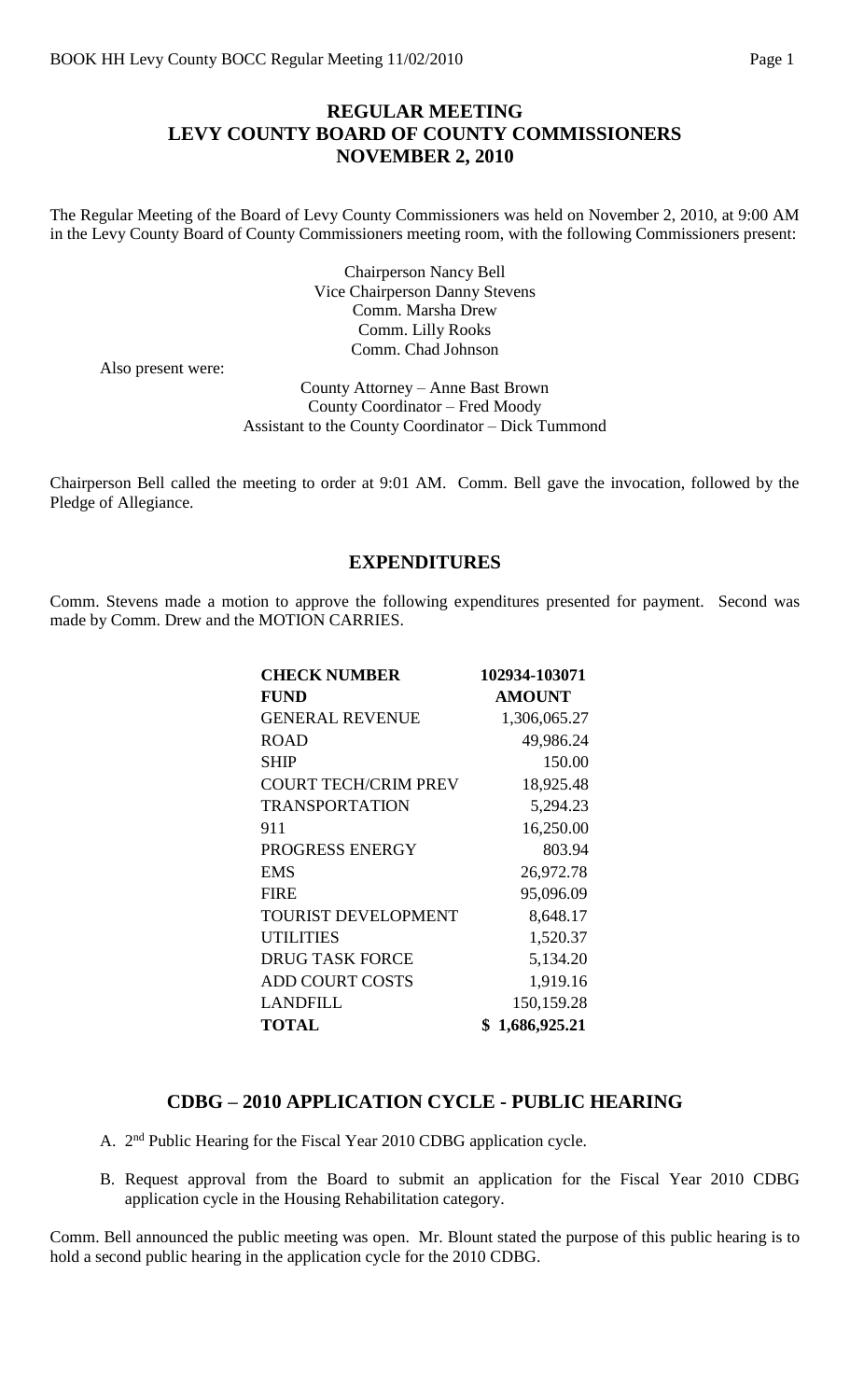Mr. Blount stated at the previous public hearing the Board directed Jordan and Associates to complete the application for housing rehabilitation in the amount of \$750,000 to rehabilitate homes of low to moderate income citizens within the county to bring their homes up to State and local building codes. The areas the money will be spent in are: administration, housing and rehabilitation, demolition and replacement, and temporary relocation. The deadline to submit the application is November 17<sup>th</sup>. The County's goal is to rehabilitate a minimum of 10 low to moderate income homes, with the hopes of completing more if funds are available

Comm. Bell asked if there was anyone who wished to speak for or against the CDBG application.

Renate Cannon asked for clarification of administrative costs. Mr. Blount explained the administration budget is \$112,500, not to exceed 15% of the total grant amount, which covers the operation of the housing project. This is set by the Department of Community Affairs.

Comm. Bell closed the public hearing

Comm. Stevens made a motion to direct Jordan and Associates to submit the application as presented by Mr. Armstrong for the 2010 CDBG cycle in the housing rehabilitation category. Second was made by Comm. Drew and the MOTION CARRIES.

### **COMMISSIONER LILLY ROOKS**

A. Certificate of Appreciation for Cedar Key Aquaculture Association. – TABLED -

## **NON AGENDA ITEM**

Comm. Bell requested to hear a non agenda item.

Comm. Stevens made a motion to hear a non-agenda item. Second was made by Comm. Drew and the MOTION CARRIES.

Bobby Cahill from the Division of Forestry, representing the Commissioner of Agriculture, Charles Bronson presented a check to the Board from the gross receipts from Goethe State Forest in the amount of \$57,708.60.

#### **EMERGENCY MANAGEMENT**

Mark Johnson, Director

A. Request to donate the mobile military kitchen to the Disabled American Veterans Tri-County Chapter #63.

Mr. Johnson requested approval from the Board to donate the mobile military kitchen to the Disabled American Veterans Tri-County Chapter #63.

Comm. Rooks made a motion to donate the mobile military kitchen to the Disabled American Veterans Tri-County Chapter #63 as presented. Second was made by Comm. Stevens and the MOTION CARRIES.

Commander John Heinrich then presented a certificate of honorary membership from the DAV to Mark Johnson.

#### **VETERANS**

Bill Verville, Commander

A. Request approval of Proclamation 2010-63, recognizing Veterans Appreciation Week, November 7-13, 2010.

Commander Bill Verville requested Board approval of Proclamation 2010-63, recognizing Veterans Appreciation Week, November 7-13, 2010.

Comm. Bell read Proclamation 2010-63 into public record.

Comm. Rooks made a motion to approve Proclamation 2010-63 as presented. Second was made by Comm. Johnson and the MOTION CARRIES.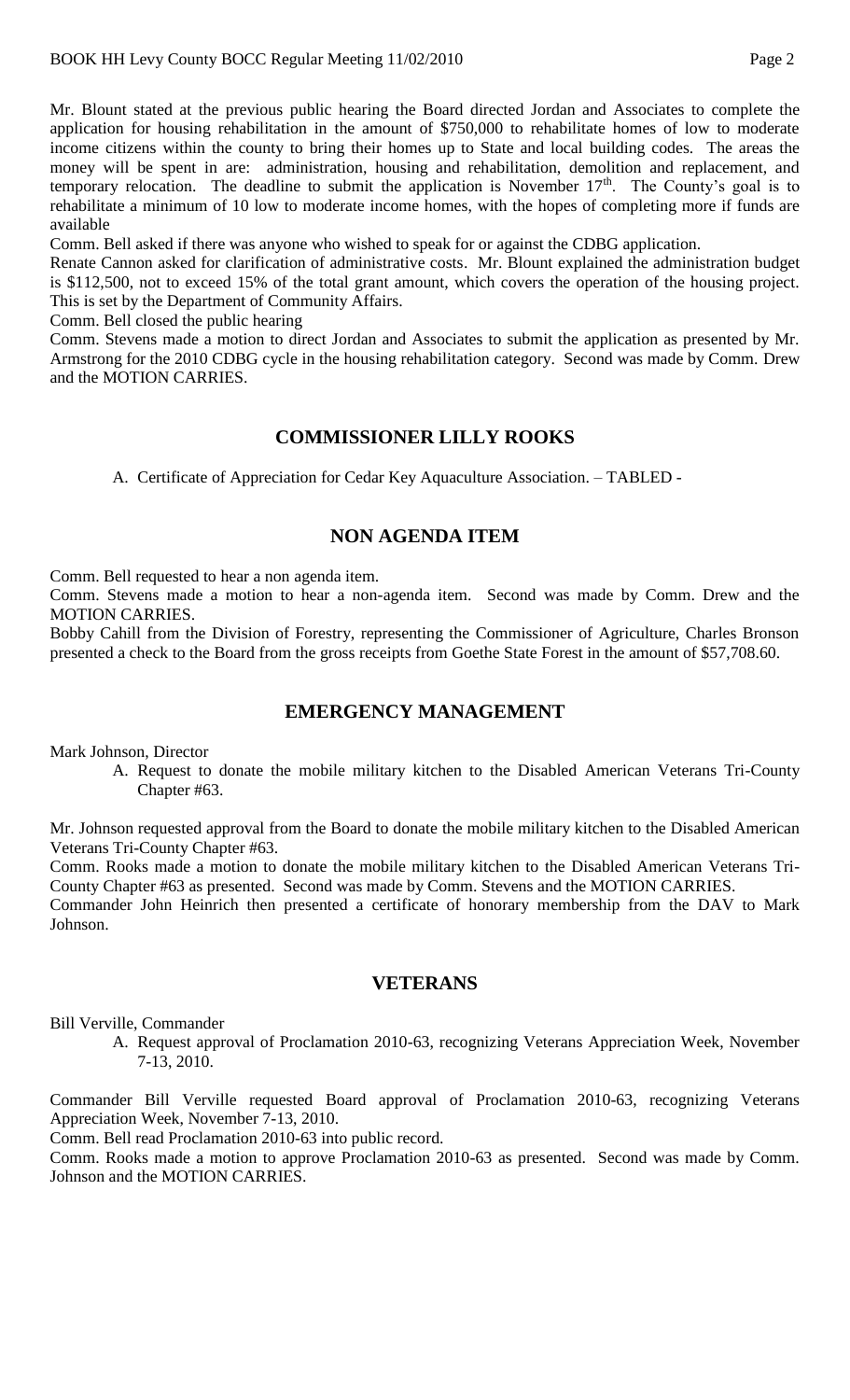## **LEVY COUNTY VISITORS BUREAU**

Carol McQueen

A. Notification of Visit Florida Beach Walk.

Mrs. McQueen spoke of the Visit Florida Beach Walk scheduled to take place this Saturday, November 6th, from sunrise until 11:00 A.M and invited everyone to come out and walk along the beaches in Levy County. The purpose of the walk is to promote tourism by letting everyone know Florida's beaches are clean and it's ok to eat the seafood.

Pat O'Neal spoke regarding activities to take place in Cedar Key. Registration can be done at the City Park beginning at 8:30 A.M.

### **LEVY COUNTY SHERIFF'S OFFICE**

Major Mike Sheffield

A. Request approval to replace hot water boiler at the Levy County Jail.

Major Sheffield requested approval to replace the hot water boiler which heats the Jail and the old part of the Sheriff's Administrative building. It has recently been tested for the winter and was not working. The contractor, W.W. Gay had done an evaluation and recommended it be replaced. Major Sheffield then presented the following bids for Board to review:

| <b>Brooks Air Systems</b>  | \$37,600 |
|----------------------------|----------|
| S.I. Goldman Company, Inc. | \$46,050 |
| W.W. Gay, #1               | \$27,580 |
| W.W. Gay, #2               | \$37,289 |

Comm. Stevens to accept the bid from W.W. Gay to replace the existing unit with a new Weil McClain unit including a one year installation warranty and get a written response verifying the proposal includes everything. Second was made by Comm. Drew and the MOTION CARRIES.

It was discussed to make contact with W.W. Gay today regarding the warranty and proposal details. If a response has not come by Friday, an emergency meeting could be called to make a decision.

#### **DEPARTMENT REPORTS**

#### **ROAD DEPARTMENT**

Bruce Greenlee, Administrative Superintendent

A. Request to add the following roads to the paving list for resurfacing:

LCR 494 (NW 92 Ct.) from SR 320 to NW 110 Street. (Chiefland G & CC) LCR 181 (NE 101 Ct.) from SR 27 to NE 74 Place. (Bronson Heights) LCR 183 (NE 105 Ave.) from SR 24 to NE 100 Street. (University Oaks) LCR 194 (NE 109 St.) from SR 24 to NE 105 Avenue. (University Oaks) LCR 101 (NE 77 Ave.) from SR 24 to end of pavement. (Wekiva Grade)

Request to add the following roads to the paving list for paving:

LCR 108 (NE 170 Ave.) from Alt 27 to SR 121.

Mr. Greenlee requested Board approval to add the above listed roads to the paving list for resurfacing and for paving.

Comm. Drew made a motion to approve adding the roads listed above to the paving list as requested by Mr. Greenlee. Second was made by Comm. Stevens and the MOTION CARRIES.

B. Presentation of bid awards for CR 207.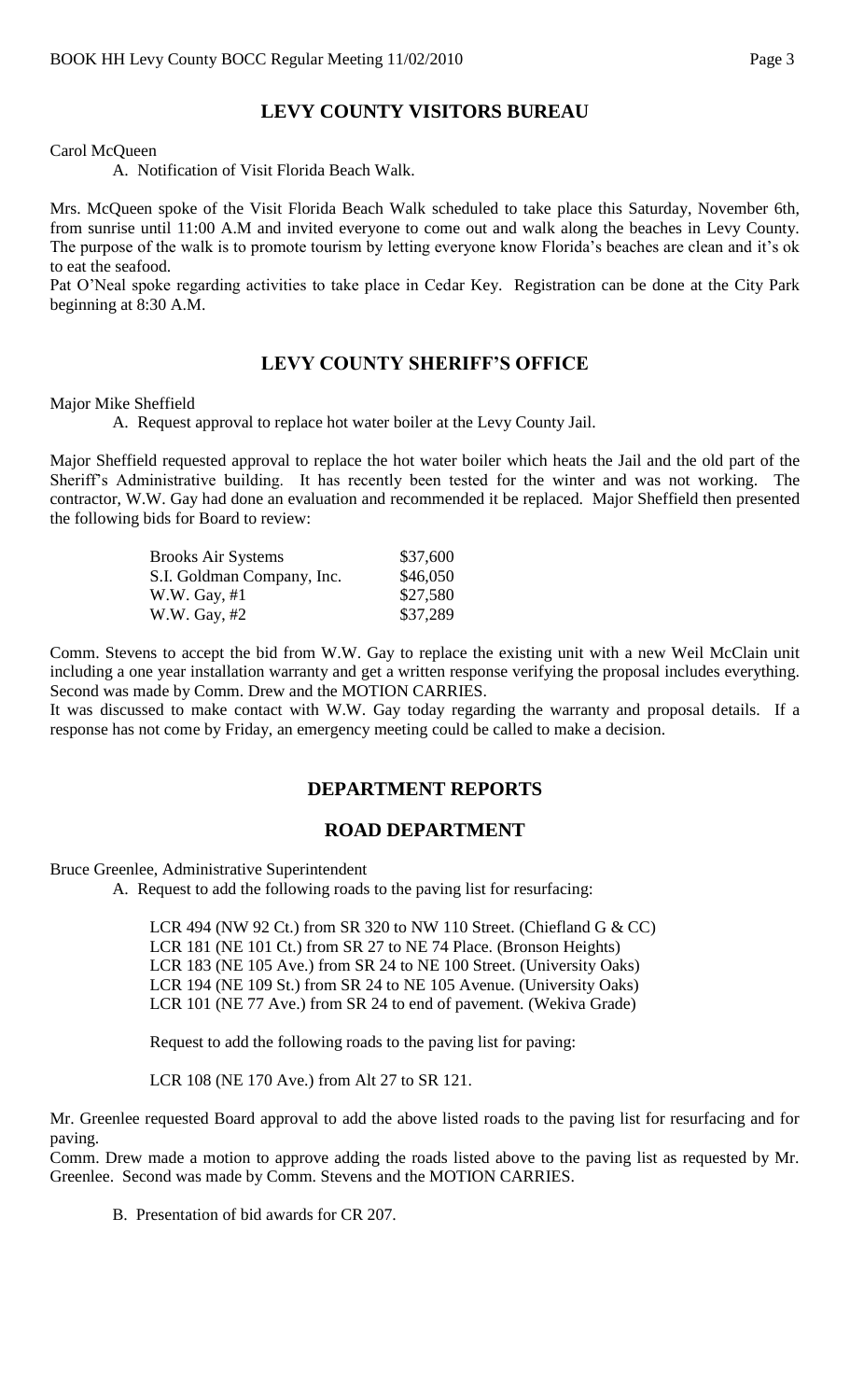Mr. Mills stated the FDOT funding for this construction project is \$1.97 million and then presented the following bids for CR 207:

| Anderson Columbia, Inc.              | \$1,510,157.72 |
|--------------------------------------|----------------|
| APAC Southeast, Inc.                 | \$1,484,773.16 |
| John C. Hipp Construction Equip. Co. | \$1,425,988.00 |
| V.E. Whitehurst & Sons, Inc.         | \$1,318,582.28 |

Mr. Mills recommended awarding the contract to V.E. Whitehurst and allow the Board Chairperson to sign the contract.

Comm. Stevens made a motion to accept and award the bid for CR 207 to V.E. Whitehurst & Sons, Inc. and to allow the Chairperson to sign the contract. Second was made by Comm. Stevens and the MOTION CARRIES.

#### **SHIP/WATER**

Lenore Jones

- A. Request approval of Resolution 2010-58 amending the Levy County State Housing Initiatives Partnership (SHIP) Local Housing Assistance Plan covering State Fiscal Years 2007/2008, 2008/2009, and 2009/2010.
- B. Request approval of Resolution 2010-59 amending the Levy County State Housing Assistance Plan covering State Fiscal Years 2010/2011, 2011/2012, and 2012/2013.

Ms. Jones requested approval of Resolution 2010-58 and 2010-59 amending the Levy County State Housing Initiatives Partnership and the Levy County State Housing Assistance Plan as presented. Comm. Drew made a motion to approve Resolution 2010-58 and 2010-59 as presented. Second was made by Comm. Stevens and the MOTION CARRIES.

# **COUNTY COORDINATOR**

Fred Moody, County Coordinator

A. Proposed holiday schedule for 2011.

Mr. Moody presented the 2011 proposed holiday schedule for Board approval. Comm. Stevens made a motion to approve the proposed holiday schedule for 2011 as presented. Second was made by Comm. Rooks and the MOTION CARRIES.

B. EMS, Fire Protection, Road Maintenance and Solid Waste Assessment Programs.

Mr. Moody requested approval of the EMS, Fire Protection, Road Maintenance and Solid Waste Assessment Programs.

Comm. Stevens made a motion to approve the EMS, Fire Protection, Road Maintenance and Solid Waste Assessment Programs as presented. Second was made by Comm. Drew and the MOTION CARRIES.

#### **CORRESPONDENCE**

Heather Lombardo

A. Request to approve appointment of Curt Bromund to fill the Levy County position of Well Florida Board of Directors.

Mrs. Lombardo requested Board approval to appoint Curt Bromund to fill the Levy County position on the Well Florida Board of Directors.

Comm. Stevens made a motion to appoint Curt Bromund to fill the Levy County Position on the Well Florida Board of Directors as presented. Second was made by Comm. Drew and the MOTION CARRIES.